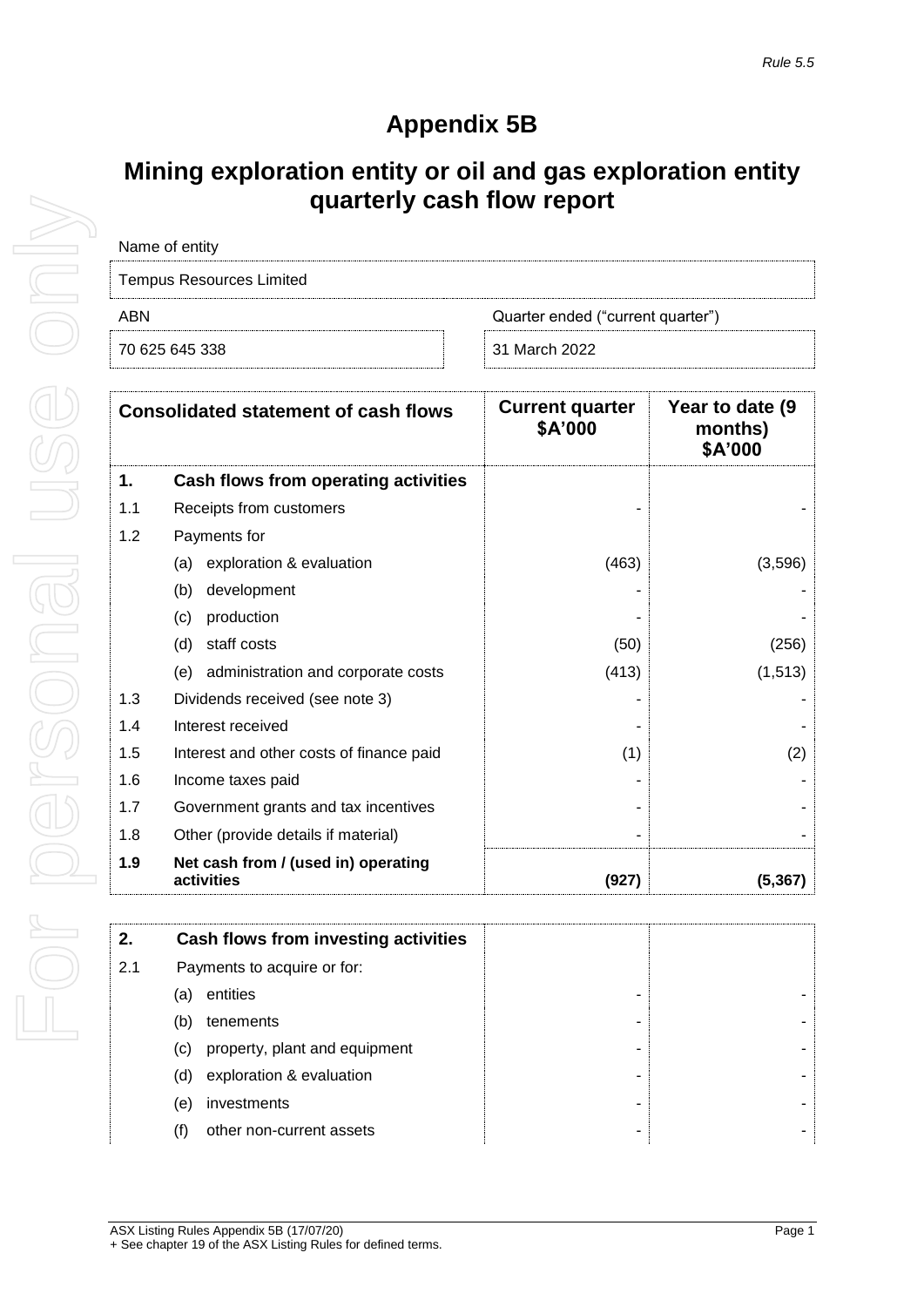|     | <b>Consolidated statement of cash flows</b>       | <b>Current quarter</b><br>\$A'000 | Year to date (9)<br>months)<br>\$A'000 |
|-----|---------------------------------------------------|-----------------------------------|----------------------------------------|
| 2.2 | Proceeds from the disposal of:                    |                                   |                                        |
|     | entities<br>(a)                                   |                                   |                                        |
|     | (b)<br>tenements                                  |                                   |                                        |
|     | (c)<br>property, plant and equipment              |                                   |                                        |
|     | (d)<br>investments                                |                                   |                                        |
|     | (e)<br>other non-current assets                   |                                   |                                        |
| 2.3 | Cash flows from loans to other entities           |                                   |                                        |
| 2.4 | Dividends received (see note 3)                   |                                   |                                        |
| 2.5 | Other (provide details if material)               |                                   |                                        |
| 2.6 | Net cash from / (used in) investing<br>activities |                                   |                                        |

| 3.   | Cash flows from financing activities                                                       |     |       |
|------|--------------------------------------------------------------------------------------------|-----|-------|
| 3.1  | Proceeds from issues of equity securities<br>(excluding convertible debt securities)       |     | 6,276 |
| 3.2  | Proceeds from issue of convertible debt<br>securities                                      |     |       |
| 3.3  | Proceeds from exercise of options                                                          |     |       |
| 3.4  | Transaction costs related to issues of equity<br>securities or convertible debt securities |     | (300) |
| 3.5  | Proceeds from borrowings                                                                   |     |       |
| 3.6  | Repayment of borrowings                                                                    |     |       |
| 3.7  | Transaction costs related to loans and<br>borrowings                                       |     |       |
| 3.8  | Dividends paid                                                                             |     |       |
| 3.9  | Other (provide details if material)                                                        | (8) | (26)  |
| 3.10 | Net cash from / (used in) financing<br>activities                                          | (8) | 5,950 |

|     | Net increase / (decrease) in cash and<br>cash equivalents for the period |       |          |
|-----|--------------------------------------------------------------------------|-------|----------|
| 4.1 | Cash and cash equivalents at beginning of<br>period                      | 2.474 | 1.019    |
| 4.2 | Net cash from / (used in) operating<br>activities (item 1.9 above)       | (927) | (5, 367) |
| 4.3 | Net cash from / (used in) investing activities<br>(item 2.6 above)       |       |          |
| 4.4 | Net cash from / (used in) financing activities<br>(item 3.10 above)      | (8)   | 5,950    |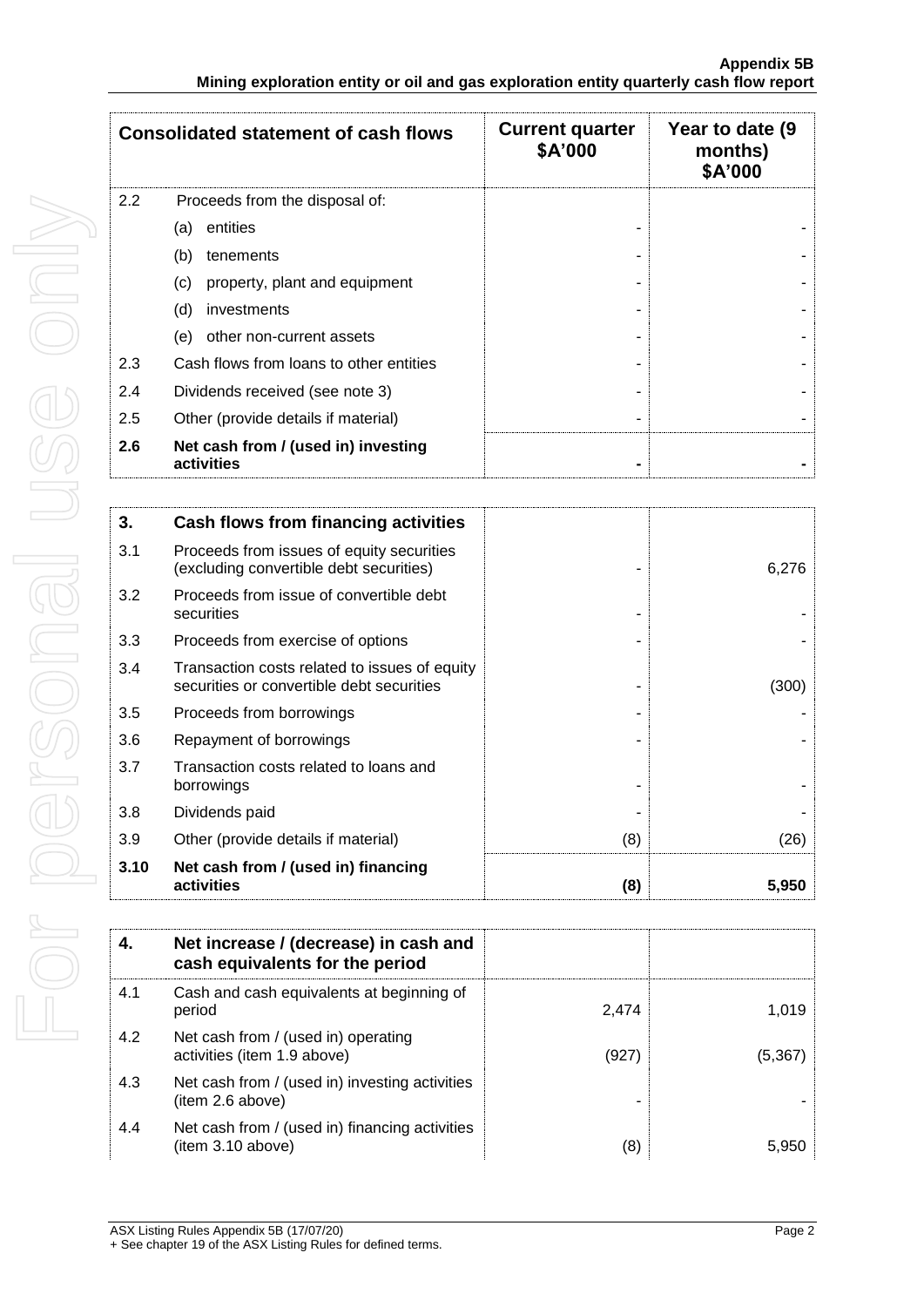|     | <b>Consolidated statement of cash flows</b>          | <b>Current quarter</b><br>\$A'000 | Year to date (9<br>months)<br>\$A'000 |
|-----|------------------------------------------------------|-----------------------------------|---------------------------------------|
| 4.5 | Effect of movement in exchange rates on<br>cash held | (12)                              | 75                                    |
| 4.6 | Cash and cash equivalents at end of<br>period        | 1.527                             | 152                                   |

| 5.  | Reconciliation of cash and cash<br>equivalents<br>at the end of the quarter (as shown in the<br>consolidated statement of cash flows) to the<br>related items in the accounts | <b>Current quarter</b><br>\$A'000 | <b>Previous quarter</b><br>\$A'000 |
|-----|-------------------------------------------------------------------------------------------------------------------------------------------------------------------------------|-----------------------------------|------------------------------------|
| 5.1 | <b>Bank balances</b>                                                                                                                                                          | 1.527                             | 2.474                              |
| 5.2 | Call deposits                                                                                                                                                                 |                                   |                                    |
| 5.3 | Bank overdrafts                                                                                                                                                               |                                   |                                    |
| 5.4 | Other (provide details)                                                                                                                                                       |                                   |                                    |
| 5.5 | Cash and cash equivalents at end of<br>quarter (should equal item 4.6 above)                                                                                                  | 1.527                             | 2.474                              |

| 6.                                                                                                                                                          | Payments to related parties of the entity and their<br>associates                          | <b>Current quarter</b><br><b>\$A'000</b> |
|-------------------------------------------------------------------------------------------------------------------------------------------------------------|--------------------------------------------------------------------------------------------|------------------------------------------|
| 6.1                                                                                                                                                         | Aggregate amount of payments to related parties and their<br>associates included in item 1 | 96                                       |
| 6.2                                                                                                                                                         | Aggregate amount of payments to related parties and their<br>associates included in item 2 |                                          |
| Note: if any amounts are shown in items 6.1 or 6.2, your quarterly activity report must include a description of, and an<br>explanation for, such payments. |                                                                                            |                                          |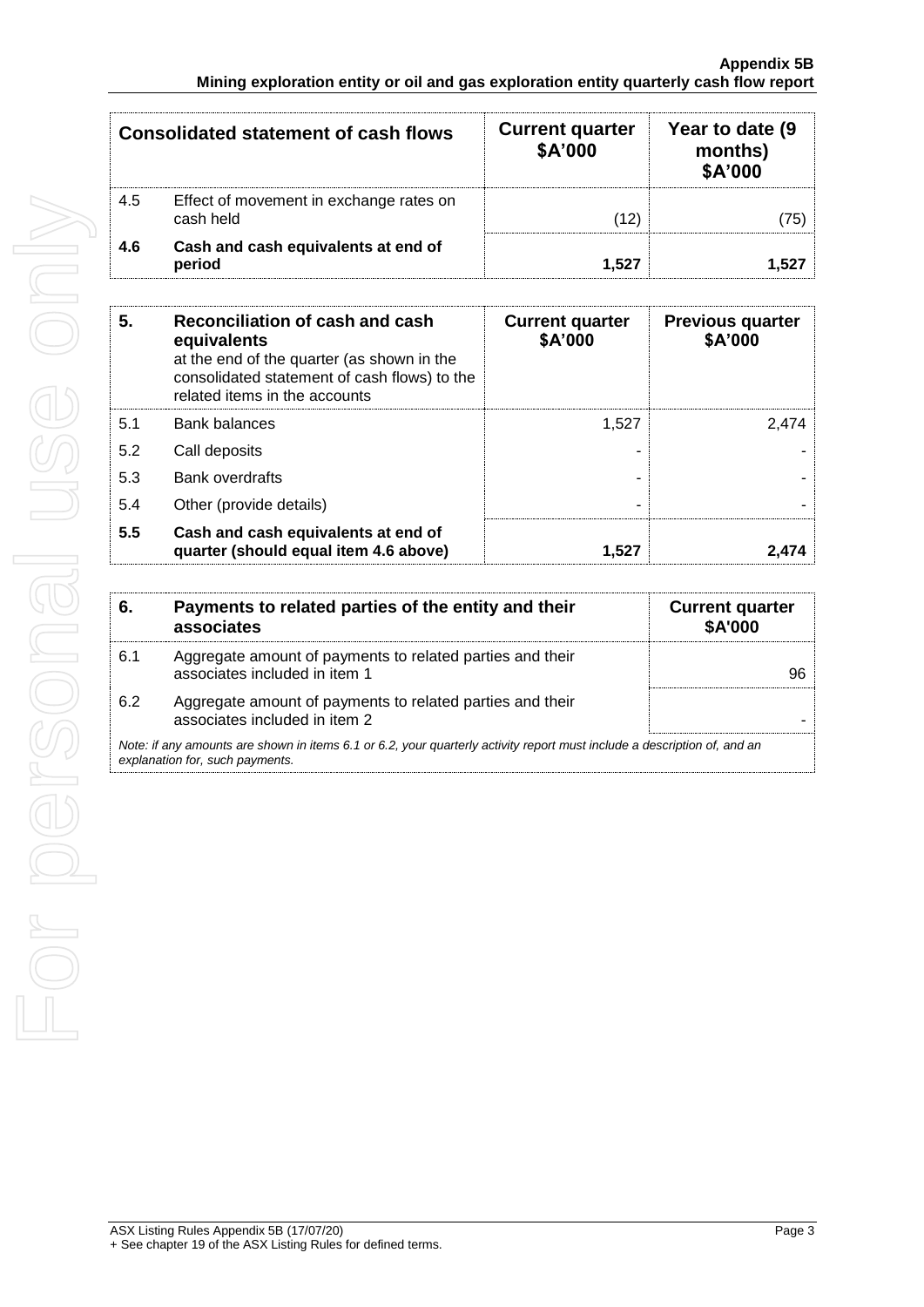#### **Appendix 5B Mining exploration entity or oil and gas exploration entity quarterly cash flow report**

| 7.  | <b>Financing facilities</b><br>Note: the term "facility' includes all forms of financing<br>arrangements available to the entity.<br>Add notes as necessary for an understanding of the<br>sources of finance available to the entity.                                                                                                               | <b>Total facility</b><br>amount at quarter<br>end<br>\$A'000 | Amount drawn at<br>quarter end<br>\$A'000 |
|-----|------------------------------------------------------------------------------------------------------------------------------------------------------------------------------------------------------------------------------------------------------------------------------------------------------------------------------------------------------|--------------------------------------------------------------|-------------------------------------------|
| 7.1 | Loan facilities                                                                                                                                                                                                                                                                                                                                      |                                                              |                                           |
| 7.2 | Credit standby arrangements                                                                                                                                                                                                                                                                                                                          |                                                              |                                           |
| 7.3 | Other (please specify)                                                                                                                                                                                                                                                                                                                               |                                                              |                                           |
| 7.4 | <b>Total financing facilities</b>                                                                                                                                                                                                                                                                                                                    |                                                              |                                           |
| 7.5 | Unused financing facilities available at quarter end                                                                                                                                                                                                                                                                                                 |                                                              |                                           |
| 7.6 | Include in the box below a description of each facility above, including the lender, interest<br>rate, maturity date and whether it is secured or unsecured. If any additional financing<br>facilities have been entered into or are proposed to be entered into after quarter end,<br>include a note providing details of those facilities as well. |                                                              |                                           |
|     | N/A                                                                                                                                                                                                                                                                                                                                                  |                                                              |                                           |

| 8.  | Estimated cash available for future operating activities                                                                                                                                                                        | \$A'000 |  |
|-----|---------------------------------------------------------------------------------------------------------------------------------------------------------------------------------------------------------------------------------|---------|--|
| 8.1 | Net cash from / (used in) operating activities (item 1.9)                                                                                                                                                                       | (927)   |  |
| 8.2 | (Payments for exploration & evaluation classified as investing<br>activities) (item $2.1(d)$ )                                                                                                                                  |         |  |
| 8.3 | Total relevant outgoings (item $8.1 +$ item $8.2$ )                                                                                                                                                                             | (927)   |  |
| 8.4 | Cash and cash equivalents at quarter end (item 4.6)                                                                                                                                                                             | 1,527   |  |
| 8.5 | Unused finance facilities available at quarter end (item 7.5)                                                                                                                                                                   |         |  |
| 8.6 | Total available funding (item $8.4 +$ item $8.5$ )                                                                                                                                                                              | 1,527   |  |
| 8.7 | Estimated quarters of funding available (item 8.6 divided by<br>item $8.3$ )                                                                                                                                                    | 1.6     |  |
|     | Note: if the entity has reported positive relevant outgoings (ie a net cash inflow) in item 8.3, answer item 8.7 as "N/A".<br>Otherwise, a figure for the estimated quarters of funding available must be included in item 8.7. |         |  |
| 8.8 | If item 8.7 is less than 2 quarters, please provide answers to the following questions:                                                                                                                                         |         |  |
|     | 8.8.1<br>Does the entity expect that it will continue to have the current level of net operating<br>cash flows for the time being and, if not, why not?                                                                         |         |  |
|     | Answer: Yes, the Company expects to have negative operating cash flows for the time<br>being as it is in the exploration stage and does not generate income.                                                                    |         |  |